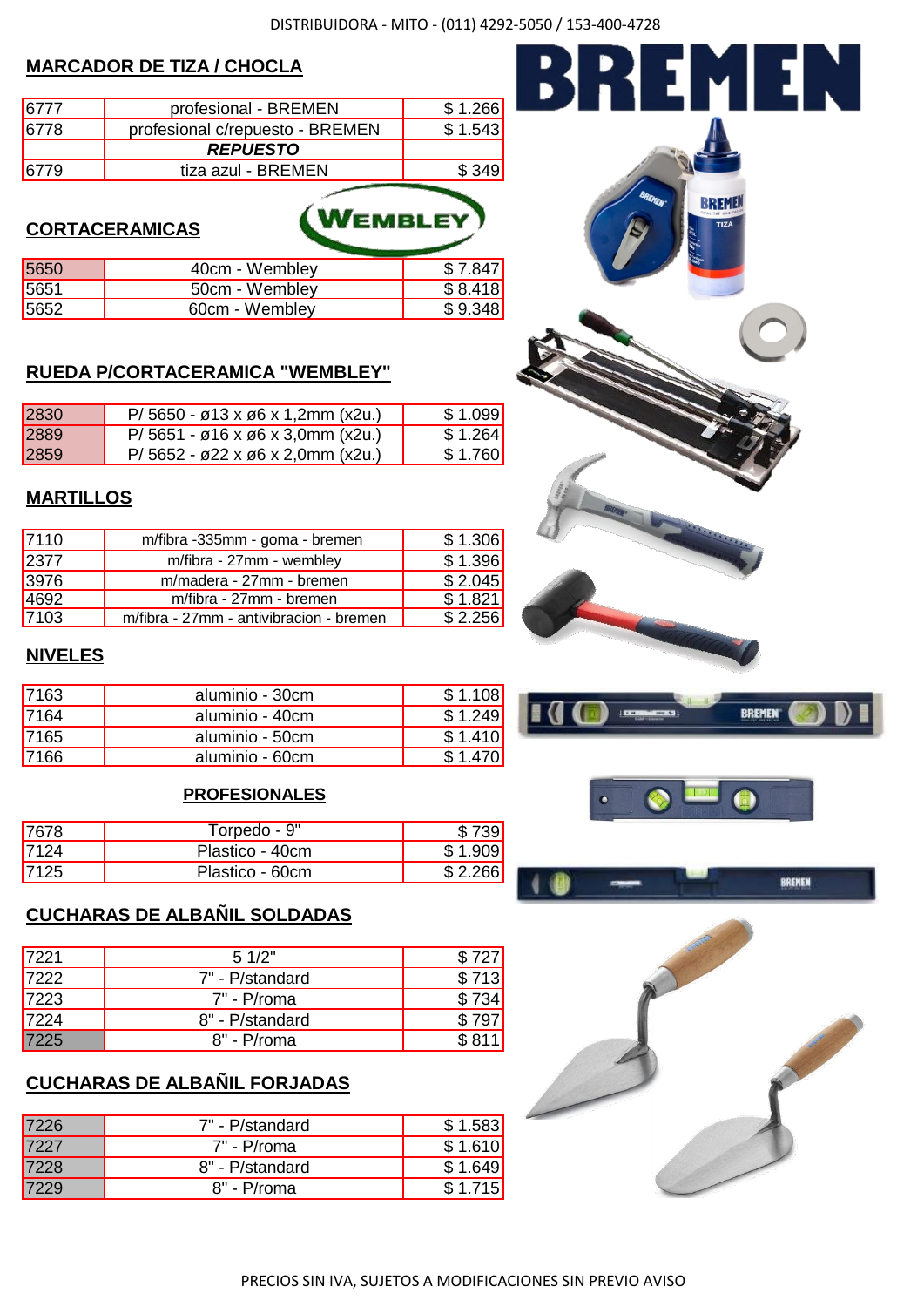#### **CINTAS METRICAS CON AUTOFRENANTE**

|       | punta con doble iman |         |
|-------|----------------------|---------|
| 7612  | $3m \times 19mm$     | \$1.206 |
| '7613 | $5m \times 25mm$     | \$1.803 |
| 7614  | 8m X 25mm            | \$2.895 |

#### **INGLETEADORA PROFESIONAL** *CON SERRUCHO COSTILLA 350MM*

| <u>UUN JENNUUNU UUJIILLA JJUININ</u> |                          |          |
|--------------------------------------|--------------------------|----------|
| 5553                                 | largo ingleteadora 300mm | \$2.914] |

# **PRENSA ESQUINERO PROFESIONAL**

| 7665 | ángulo 90° - capacidad máx 75mm | \$2.177 |
|------|---------------------------------|---------|

# **SARGENTOS / PRENSA PARA CARPINTERO**

|      | Ancho útil 120mm Espesor 30x8mm |         |
|------|---------------------------------|---------|
| 0335 | 50x150mm                        | \$719   |
| 2299 | 50x200mm                        | \$783   |
| 0339 | 80x300mm                        | \$1.322 |
| 0340 | 80x400mm                        | \$1.438 |
| 2484 | 100x600mm                       | \$2.750 |
| 2485 | 100x800mm                       | \$3.120 |
| 5436 | 120X400mm                       | \$3.596 |
| 5437 | 120x500mm                       | \$3.913 |
| 5438 | 120x600mm                       | \$4.125 |
| 5440 | 120x900mm                       | \$4.950 |
| 5568 | 120x1000mm                      | \$5.711 |

# **ESCUADRA CARPINTERO**

| 16823 | 250mm - Bremen | \$1,210 |
|-------|----------------|---------|
| 6824  | 300mm - Bremen | \$1.280 |
| 6825  | 350mm - Bremen |         |

# **LAPIZ DE CARPINTERO "WEMBLEY"**

| 3195L | (x 12u)<br>18 cm - ເ | . ຂດ=ີ |
|-------|----------------------|--------|

### **FALSA ESCUADRA "WEMBLEY"**

| $\Omega$<br>stico<br>-<br>- |  |  |
|-----------------------------|--|--|
|                             |  |  |

# **PINCELES "WEMBLEY"**

| 7421 | $N^{\circ}101"$       | \$122] |
|------|-----------------------|--------|
| 7422 | $N^{\circ}$ 15 1-1/2" | \$133  |
| 7423 | $N^{\circ}202"$       | \$169  |
| 7424 | N°25 2-1/2"           | \$209  |
| 7425 | $N^{\circ}$ 3"        | \$283  |
| 7426 | $N^{\circ}404$ "      | \$443  |